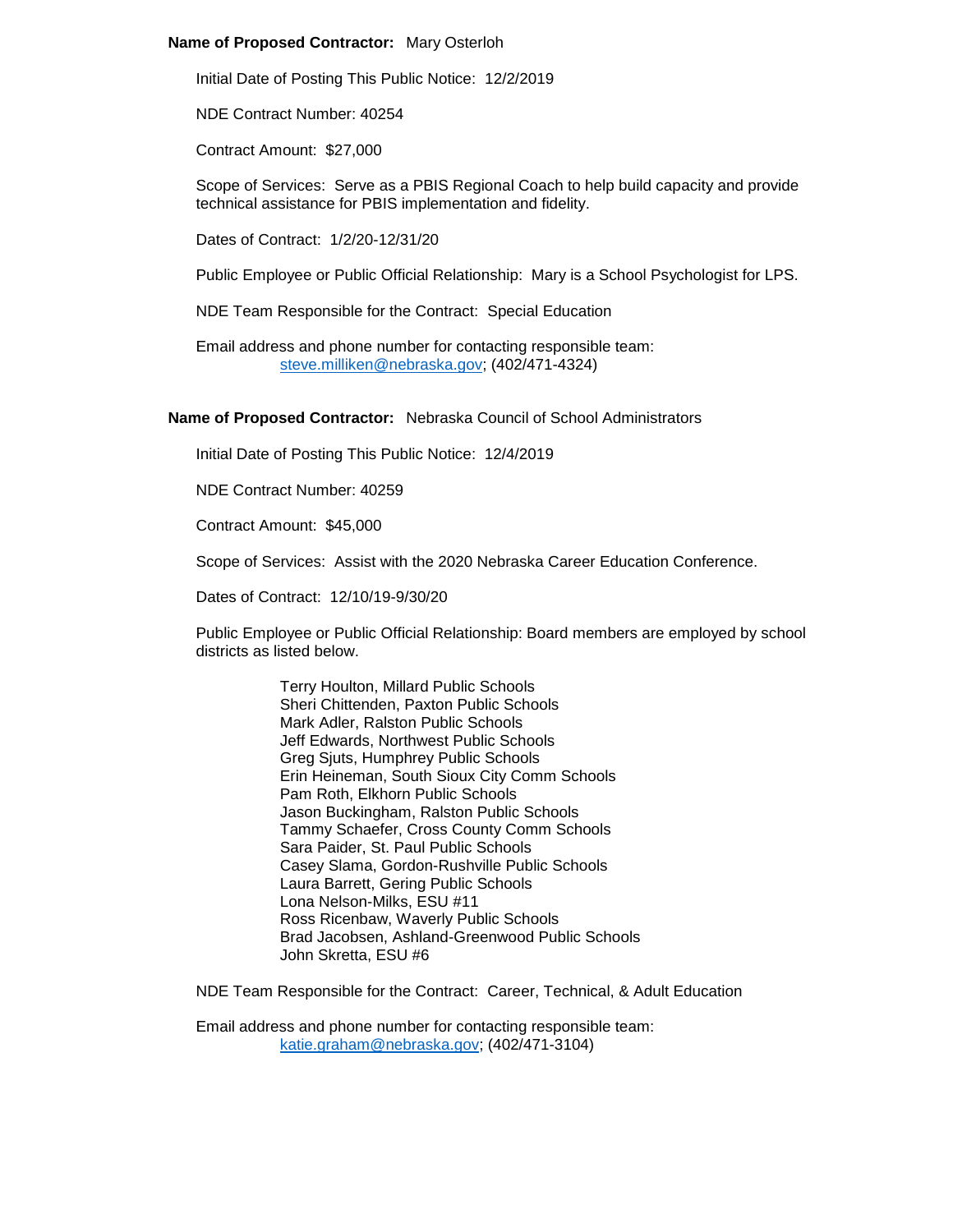### **Name of Proposed Contractor:** Nebraska Council of School Administrators

Initial Date of Posting This Public Notice: 12/5/2019

NDE Contract Number: 40260

Contract Amount: \$10,000

Scope of Services: Assist with the 2020 Data Conference.

Dates of Contract: 12/15/19-9/30/20

Public Employee or Public Official Relationship: Board members are employed by school districts as listed below.

> Terry Houlton, Millard Public Schools Sheri Chittenden, Paxton Public Schools Mark Adler, Ralston Public Schools Jeff Edwards, Northwest Public Schools Greg Sjuts, Humphrey Public Schools Erin Heineman, South Sioux City Comm Schools Pam Roth, Elkhorn Public Schools Jason Buckingham, Ralston Public Schools Tammy Schaefer, Cross County Comm Schools Sara Paider, St. Paul Public Schools Casey Slama, Gordon-Rushville Public Schools Laura Barrett, Gering Public Schools Lona Nelson-Milks, ESU #11 Ross Ricenbaw, Waverly Public Schools Brad Jacobsen, Ashland-Greenwood Public Schools John Skretta, ESU #6

NDE Team Responsible for the Contract: Data Research & Evaluation

Email address and phone number for contacting responsible team: [matt.hastings@nebraska.gov;](mailto:matt.hastings@nebraska.gov) (402/471-4483)

### **Name of Proposed Contractor:** Nebraska Injured Brain Network

Initial Date of Posting This Public Notice: 12/5/2019

NDE Contract Number: 40261

Contract Amount: \$6,500

Scope of Services: Coordinate Chapter Building Event for individuals with brain injuries and their family members.

Dates of Contract: 12/12/19-12/14/19

Public Employee or Public Official Relationship: Board members which are public employees are listed below.

> June Collison, Nursing Instructor at Central Community College Kelly Kennedy, Laborer with Buffalo County Highway Department Sheila Kennedy, SHIP Regional Representative/SMP for South Central Area Agency on Aging

NDE Team Responsible for the Contract: Nebraska Vocational Rehabilitation

Email address and phone number for contacting responsible team: [lindy.foley@nebraska.gov;](mailto:lindy.foley@nebraska.gov) (402/430-1689)